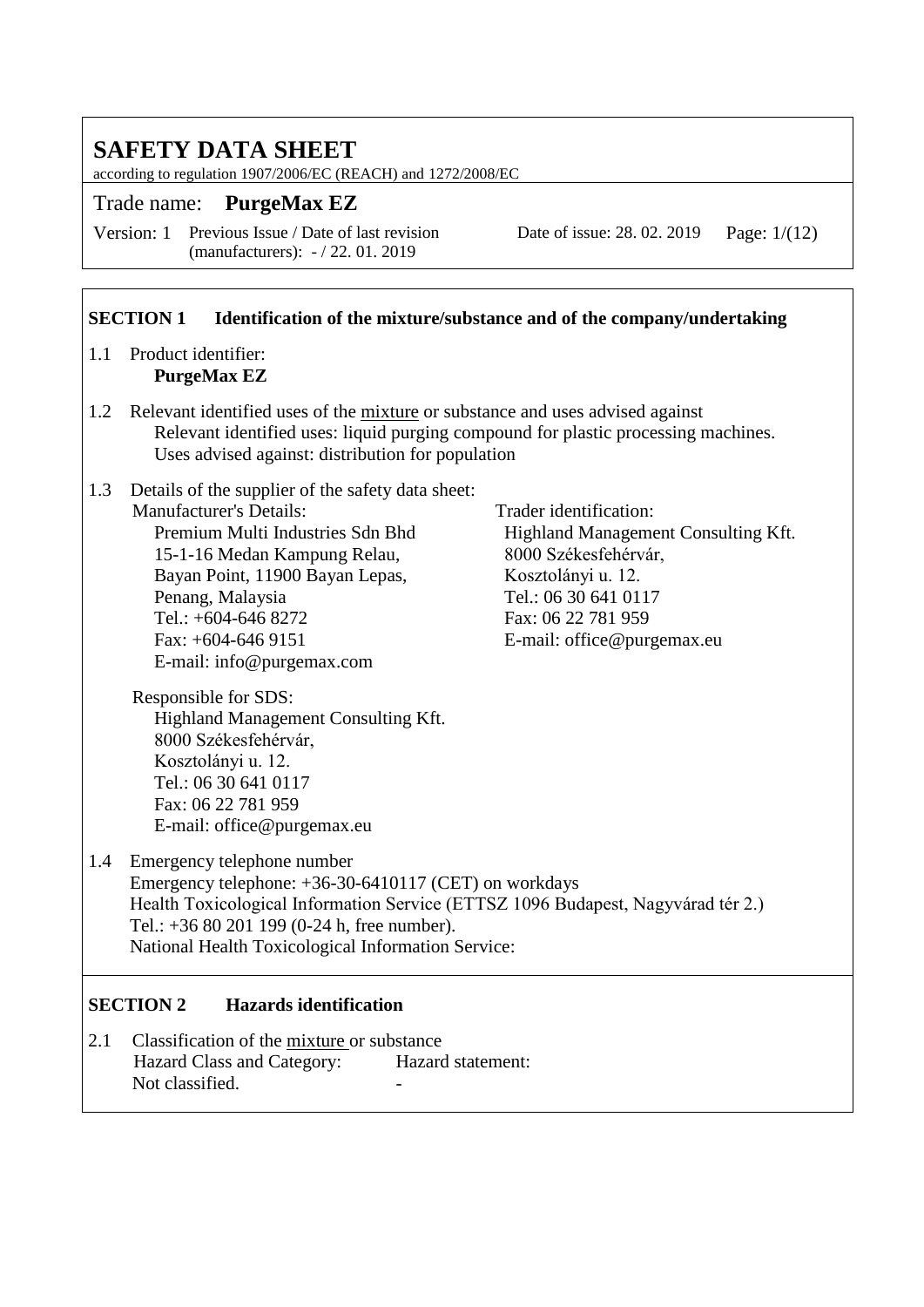according to regulation 1907/2006/EC (REACH) and 1272/2008/EC

#### Trade name: **PurgeMax EZ**

Version: 1 Previous Issue / Date of last revision (manufacturers): - / 22. 01. 2019

Date of issue: 28. 02. 2019 Page: 2/(12)

# 2.2 Label elements Product identification: Trade name: **PurgeMax EZ** Hazardous components: - **GHS** Pictogram: Signal word: **-** Hazard statement: **-** - Supplemental hazard information:<br>EUH210 Safety data sheet Safety data sheet available on request. Precautionary statements – General: - Precautionary statements – Prevention: **P264** Wash face, hands, and affected skin thoroughly after handling. **P270** Do not eat, drink or smoke when using this product. **P280** Wear protective gloves, protective clothing, eye protection/face protection. Precautionary statements – Response: **P301 + P312** IF SWALLOWED: Call a POISON CENTER/doctor if you feel unwell. **P330** Rinse mouth. **P302 + P352** IF ON SKIN: Wash with plenty of water/… **P305 + P351 + P338 + P310** IF IN EYES: Rinse cautiously with water for several minutes. Remove contact lenses, if present and easy to do. Continue rinsing. Immediately call a POISON CENTER or doctor/physician. **P362 + P364** Take off contaminated clothing and wash it before reuse. Precautionary statements – Storage: - Precautionary statements – Disposal: - Other liabilities for labelling: Tactile warning of danger: not required (not distribution for population). Transport classification: see section 14.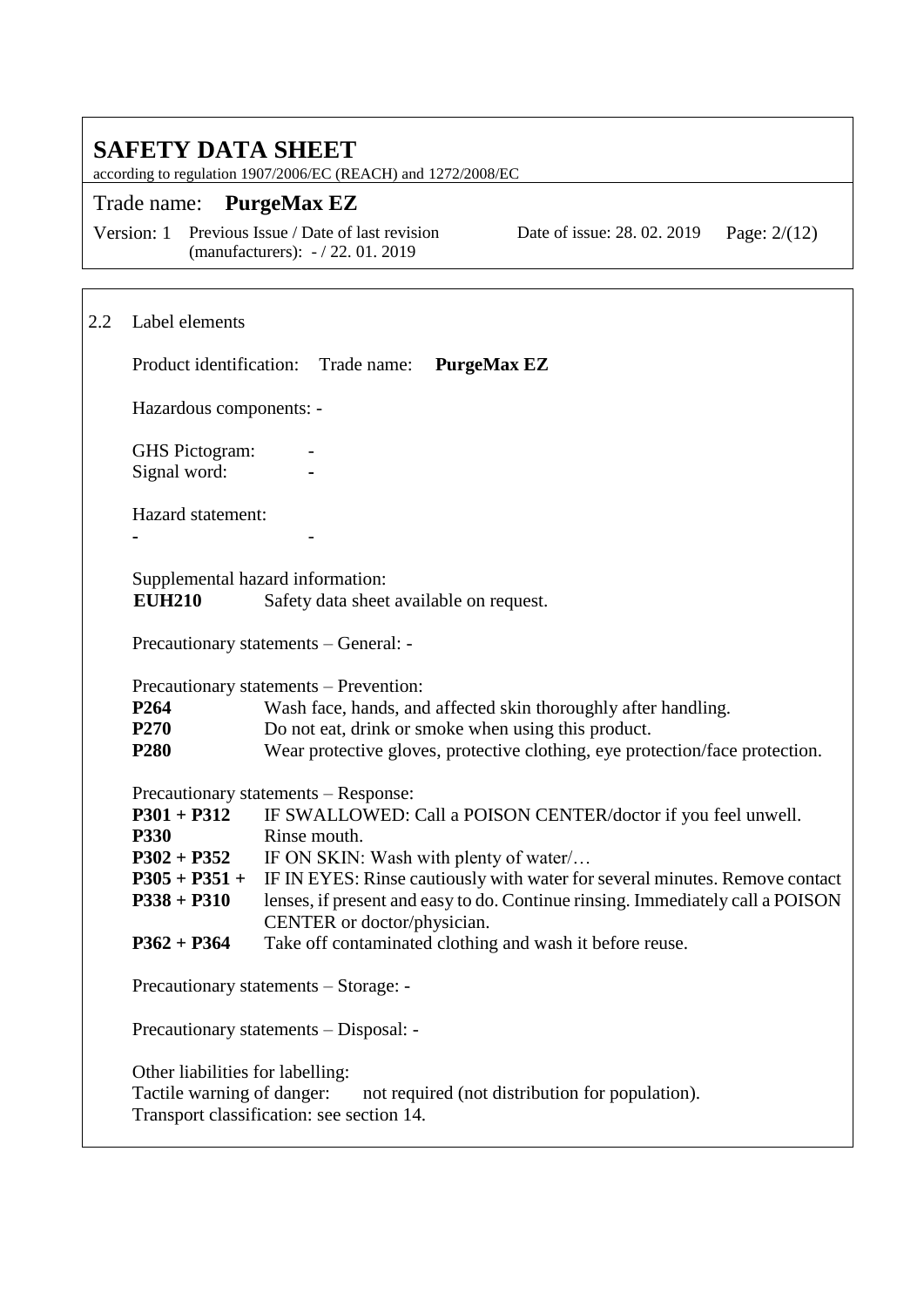according to regulation 1907/2006/EC (REACH) and 1272/2008/EC

## Trade name: **PurgeMax EZ**

Version: 1 Previous Issue / Date of last revision (manufacturers): - / 22. 01. 2019

Date of issue: 28. 02. 2019 Page: 3/(12)

## 2.3 Other hazards

The product does not contain any PBT or vPvB substance according to annex XIII of regulation (EC) 1907/2006.

#### **SECTION 3 Composition/information on ingredients**

#### 3.2 Mixtures

Chemical description: Mixture of substances with water.

Ingredients:

| Name                  | EU        | CAS       | Hazard classes and | Hazard     | Conc.      |
|-----------------------|-----------|-----------|--------------------|------------|------------|
|                       | number    | number    | cat.               | statements | $\%$ (m/m) |
| Paraffin oil          | 232-384-2 | 8012-95-1 | Asp.Tox.1          | H304       | 12-20      |
| 2-butoxyethyl acetate | 203-933-3 | 112-07-2  | Acute Tox. 4       | H312       | < 5.0      |
|                       |           |           | Acute Tox. 4       | H332       |            |

The full text of each relevant H- phrase and Hazard classes and cat. see in Section 16.

### **SECTION 4 First aid measures**

- 4.1 Description of first aid measures General information: Never give anything by mouth to an unconscious person, or never induce vomiting.
	- Inhalation: Remove the affected person to fresh air. In case of complaints, call medical attention.

Skin contact: Take off contaminated clothing. Wash skin with large amounts of water, use soap. In case of complaints, get medical attention.

Eye contact: Flush eyes with plenty of water for 10-15 minutes. Get medical attention immediately.

Ingestion: If swallowed, drink water. DO NOT induce vomiting. Get prompt medical attention.

Protection of first-aid person: No data available.

- 4.2 Most important symptoms and effects, both acute and delayed May cause serious eye damage. In contact with skin corrosivity.
- 4.3 Indication of any immediate medical attention and special treatment need In case of eye contact, immediately seek medical attention.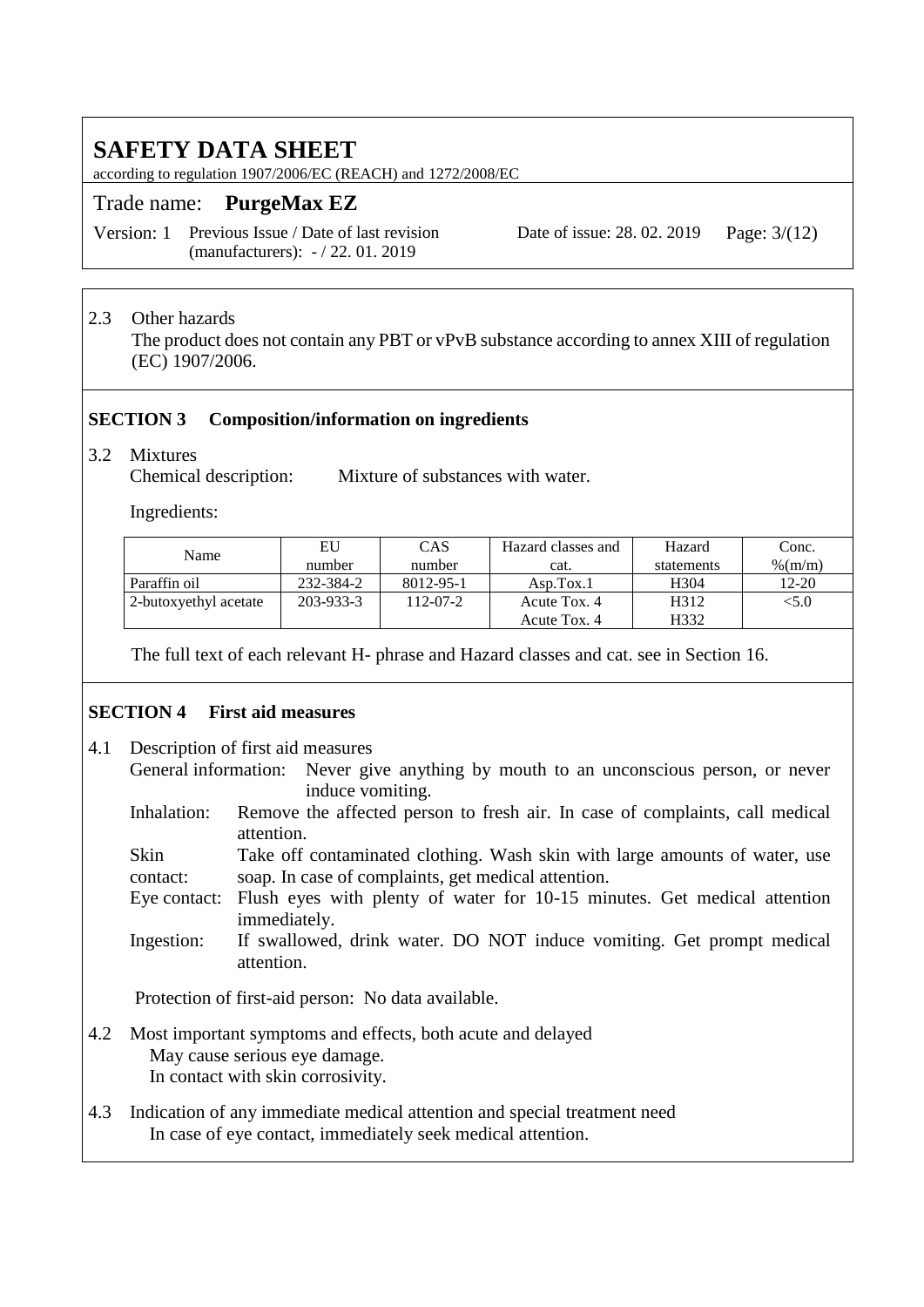according to regulation 1907/2006/EC (REACH) and 1272/2008/EC

## Trade name: **PurgeMax EZ**

Version: 1 Previous Issue / Date of last revision (manufacturers): - / 22. 01. 2019

Date of issue: 28. 02. 2019 Page: 4/(12)

### **SECTION 5 Fire-fighting measures**

Fire hazards: No data.

5.1 Extinguishing media

Suitable extinguishing media: Foam, carbon dioxide, dry chemical powder, water spray.

Unsuitable extinguishing media: No data.

5.2 Special hazards arising from the mixture or substance Hazardous combustion products:

> On burning, carbon dioxide, carbon monoxide, various hydrocarbons, nitrogen oxides (NOx), Ammonia can be formed.

### 5.3 Advice for fire-fighters

Special protective equipment:

According to the existing fire-fighting regulations. (Respiratory protection).

Further information:

Collect contaminated fire fighting water separately. It must not enter the sewage system. Contaminated extinguishing water must be disposed of in accordance with official regulations.

#### **SECTION 6 Accidental release measures**

- 6.1 Personal precautions, protective equipment and emergency procedures Personal precautions: see Section 8. Danger of slipping on leaked out/spilled product. Avoid contact with skin and eyes.
- 6.2 Environmental precautions: Confine spills to prevent material from entering sewers, watercourses, drains and into soil. Notify relevant authority.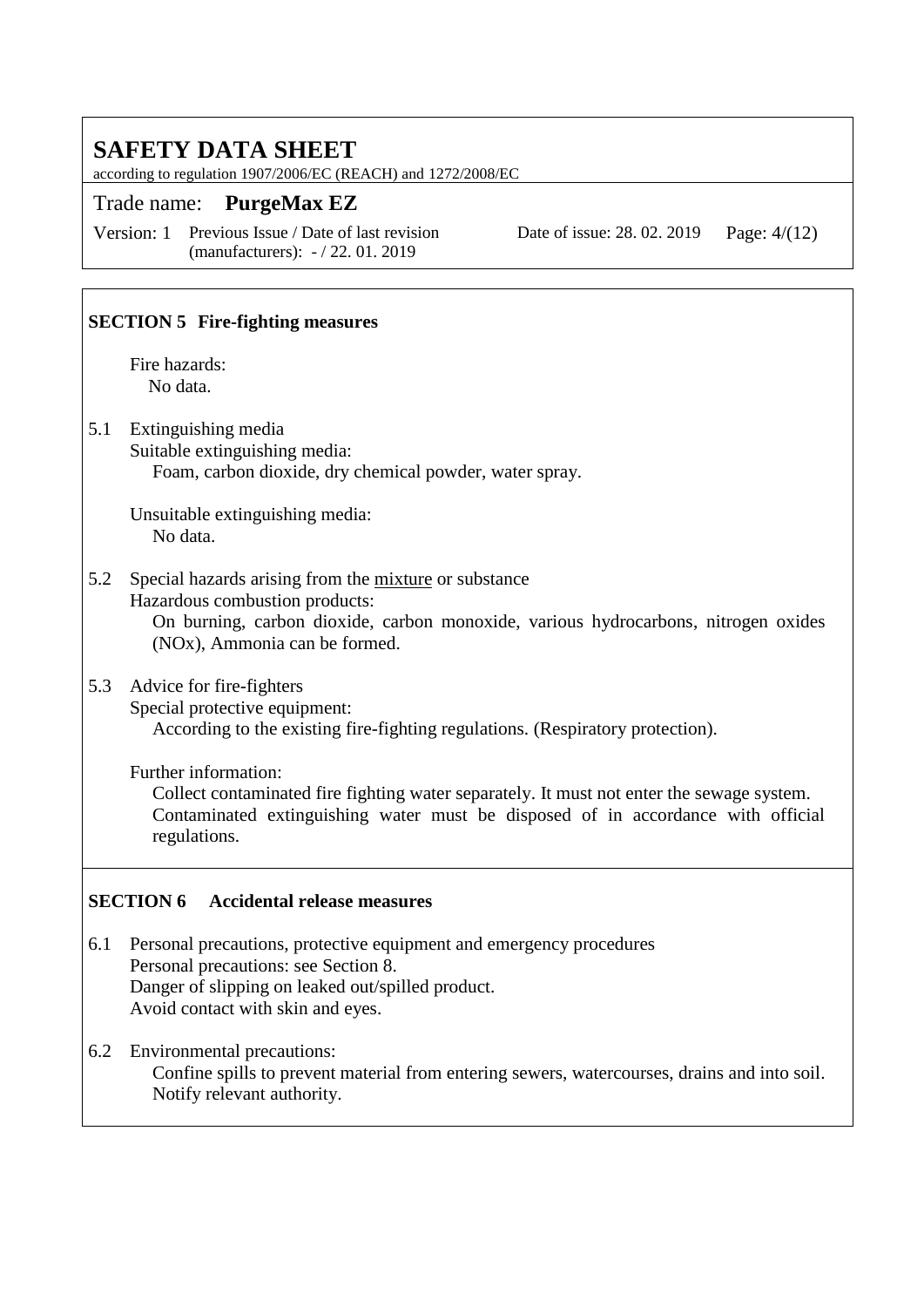according to regulation 1907/2006/EC (REACH) and 1272/2008/EC

## Trade name: **PurgeMax EZ**

Version: 1 Previous Issue / Date of last revision (manufacturers): - / 22. 01. 2019

Date of issue: 28. 02. 2019 Page:  $5/(12)$ 

6.3 Methods and material for containment and cleaning up

On soil: All kind of ignition sources should be remove. Recover free liquid by pumping. Contain the rest or small quantities with sand, vermiculite, earth or other suitable absorbents.

- On water: Notify local authorities according to regulations.
- 6.4 Reference to other sections Personal precautions: see section 8. Waste treatment methods: see section 13.

## **SECTION 7 Handling and storage**

7.1 Precautions for safe handling

Keep general measures applied for normal operations with metal working fluids. Avoid contact with skin and eyes. Avoid prolonged breathing of oil vapours or mists. Ensure washing facilities after working hours and before breaks. Take off contaminated or oil-soaked clothing, wash with warm water and soap. When using do not eat, drink or smoke. Avoid splashing the product. Handling temperature: no data.

- 7.2 Conditions for safe storage, including any incompatibilities Storage facilities must comply with regulations for storing of chemicals. Store in dry, cool, well ventilated place in original, closed containers. Keep away from radiant heat, strong oxidizing agents, reducing agents, acids. Keep for freezing. Storage temperature: no data.
- 7.3 Specific end use(s) Liquid purging compound for plastic processing machines.

#### **SECTION 8 Exposure controls / personal protection**

Engineering control measures: Adequate ventilation.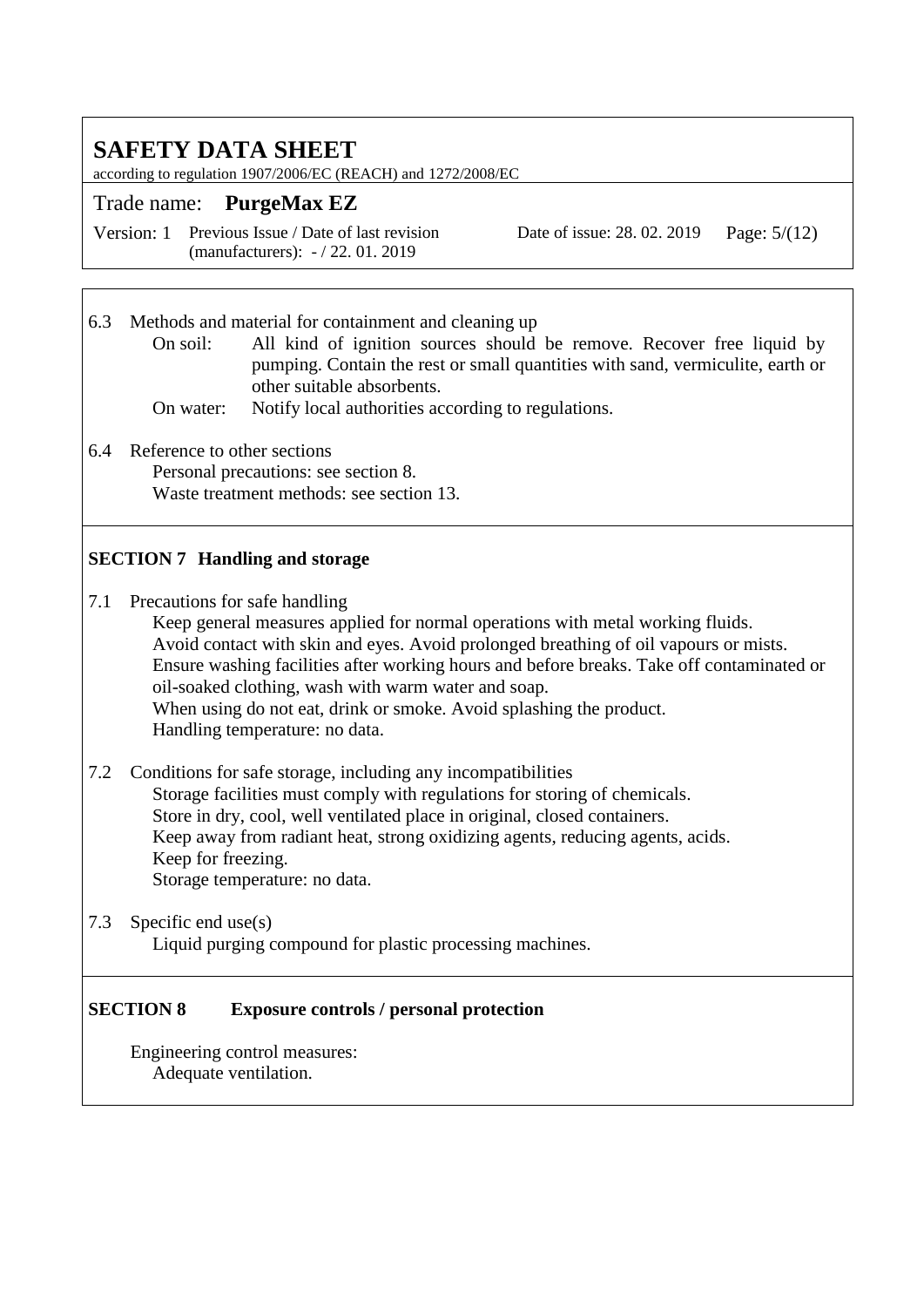according to regulation 1907/2006/EC (REACH) and 1272/2008/EC

## Trade name: **PurgeMax EZ**

Version: 1 Previous Issue / Date of last revision (manufacturers): - / 22. 01. 2019

Date of issue: 28. 02. 2019 Page: 6/(12)

## 8.1 Control parameters:

|     | 2-butoxyethyl acetate<br>$CAS: 112-07-2$  | Long-term exposure 133 mg/m <sup>3</sup><br>Short-term exposure $332 \text{ mg/m}^3$                                                    |
|-----|-------------------------------------------|-----------------------------------------------------------------------------------------------------------------------------------------|
| 8.2 | Exposure controls<br>Personal protection: |                                                                                                                                         |
|     | Respiratory protection:                   | Breathing apparatus not required in case of adequate ventilation.<br>In case of exceeded exposure-limits respiratory protection with    |
|     |                                           | an organic vapor filter is recommended.                                                                                                 |
|     | Hand protection:                          | Chemical resistant gloves (EN 374).<br>Note: Manufacturer's directions for use and the conditions of<br>application should be observed. |
|     | Eye protection:                           | Protective goggles, face protection (EN 166).                                                                                           |
|     | Skin protection:                          | Protective clothing.                                                                                                                    |
|     | Other special:                            | No data.                                                                                                                                |

Environmental exposure controls: Do not discharge into drains/surface waters/groundwater.

#### **SECTION 9 Physical and chemical properties**

| 9.1                       | Information on basic physical and chemical properties |  |  |
|---------------------------|-------------------------------------------------------|--|--|
| Appearance:               |                                                       |  |  |
| Physical state:           | liquid                                                |  |  |
| Colour:                   | pale, straw-coloured creamy                           |  |  |
|                           | emulsion: pale straw                                  |  |  |
| Odour:                    | mild                                                  |  |  |
| Change in physical state: |                                                       |  |  |
| Melting/Freezing point:   | $0^{\circ}C$                                          |  |  |
| Boiling point:            | $100^{\circ}$ C                                       |  |  |
| Others:                   |                                                       |  |  |
| Flash point:              | no data                                               |  |  |
| Ignition point:           | not available                                         |  |  |
| Explosive properties:     | not explosive                                         |  |  |
| Oxidizing properties:     | not oxidize                                           |  |  |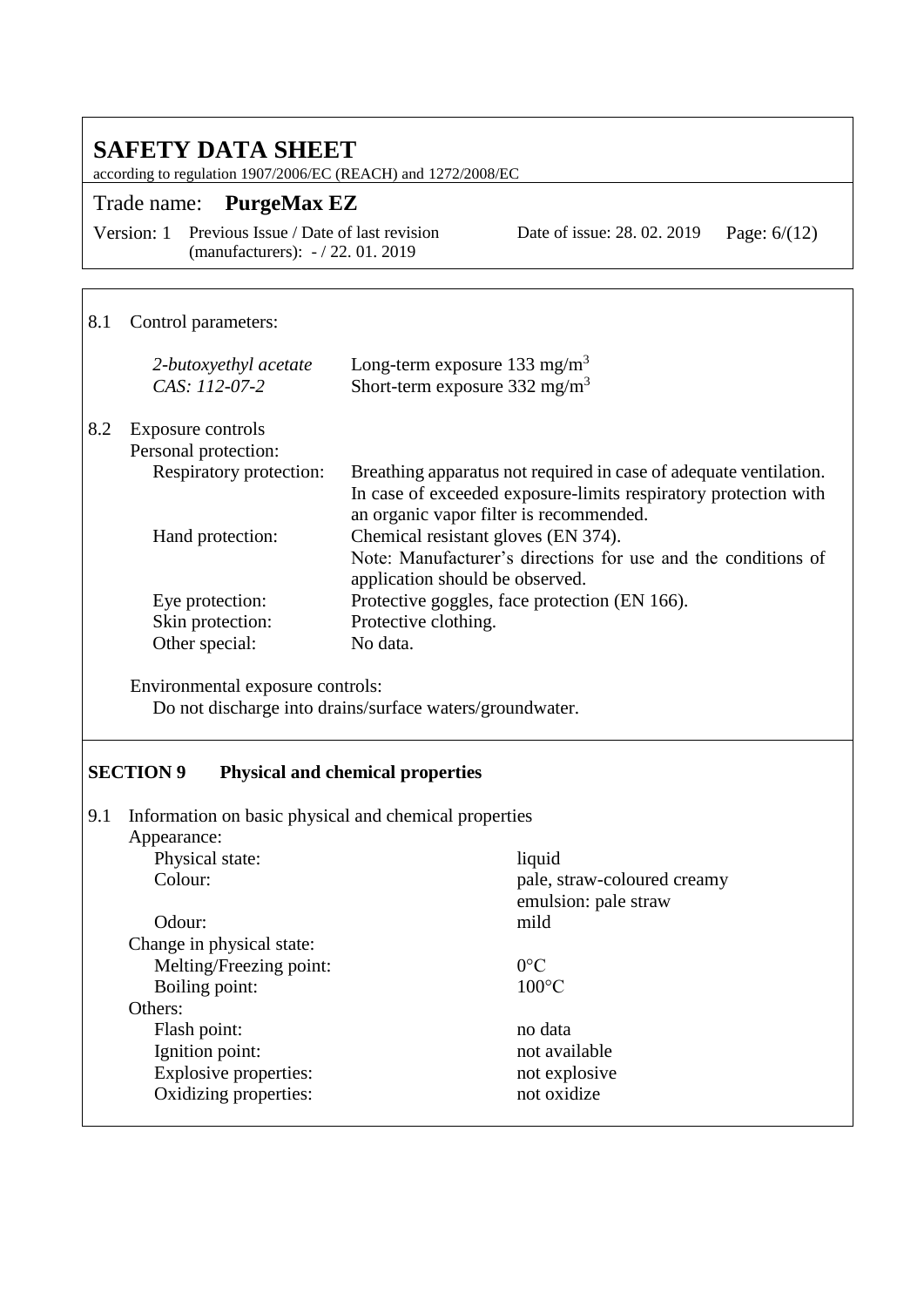| <b>SAFETY DATA SHEET</b><br>according to regulation 1907/2006/EC (REACH) and 1272/2008/EC |                                                                                                                                                                                                                                                                                                                                                                                                                              |                                                                                      |  |  |  |
|-------------------------------------------------------------------------------------------|------------------------------------------------------------------------------------------------------------------------------------------------------------------------------------------------------------------------------------------------------------------------------------------------------------------------------------------------------------------------------------------------------------------------------|--------------------------------------------------------------------------------------|--|--|--|
|                                                                                           | <b>PurgeMax EZ</b><br>Trade name:                                                                                                                                                                                                                                                                                                                                                                                            |                                                                                      |  |  |  |
|                                                                                           | Version: 1<br>Previous Issue / Date of last revision<br>(manufacturers): -/22.01.2019                                                                                                                                                                                                                                                                                                                                        | Date of issue: 28.02.2019<br>Page: $7/(12)$                                          |  |  |  |
| 9.2                                                                                       | Vapour pressure at $21^{\circ}$ C:<br>Specific Density:<br>Vapour density:<br>Solubility in water:<br>n-Octanol/water partition coefficient:<br>Kinematic viscosity at 40°C:<br>pH:<br>Heating value:<br>Other information<br>no data available                                                                                                                                                                              | 18 mmHg<br>1.13<br>0.6<br>completely soluble<br>no data<br>no data<br>$11 - 12$<br>1 |  |  |  |
|                                                                                           | <b>SECTION 10</b><br><b>Stability and reactivity</b><br>Dangerous reactivity not known.<br>10.1 Reactivity:<br>10.2 Chemical stability:<br>No decomposition if stored and handled properly.<br>10.3 Possibility of hazardous reactions:<br>Not known.<br>10.4 Conditions to avoid:<br>No data.<br>10.5 Incompatible materials:<br>Strong oxidizing agents, reducing agents, acids.<br>10.6 Hazardous decomposition products: |                                                                                      |  |  |  |
|                                                                                           | No dangerous decomposition products are formed under<br>normal conditions. Hazardous combustion products: See<br>Section 5.                                                                                                                                                                                                                                                                                                  |                                                                                      |  |  |  |
|                                                                                           | <b>SECTION 11</b><br><b>Toxicological information</b>                                                                                                                                                                                                                                                                                                                                                                        |                                                                                      |  |  |  |
|                                                                                           | 11.1 Information on toxicological effects<br>Acute toxicity: No data for the product.                                                                                                                                                                                                                                                                                                                                        |                                                                                      |  |  |  |
|                                                                                           | Components:<br>Paraffinic oil (CAS: 8012-95-1):<br>Oral:<br>$LD_{50}$                                                                                                                                                                                                                                                                                                                                                        | $22 \text{ mg/kg}$                                                                   |  |  |  |
|                                                                                           | 2-butoxyethyl acetate (CAS: 112-07-2):<br>Oral:<br>$LD_{50}$<br>Inhalation:<br>$LC_{50}$                                                                                                                                                                                                                                                                                                                                     | 1600<br>mg/kg<br>>400<br>mg/L                                                        |  |  |  |
|                                                                                           | Acute toxicity: irritation<br>Skin:<br>not irritant (based on components)<br>not irritant (based on components)<br>Eye:                                                                                                                                                                                                                                                                                                      |                                                                                      |  |  |  |
|                                                                                           | Respiratory or skin sensitisation:                                                                                                                                                                                                                                                                                                                                                                                           | not sensitising (based on components)                                                |  |  |  |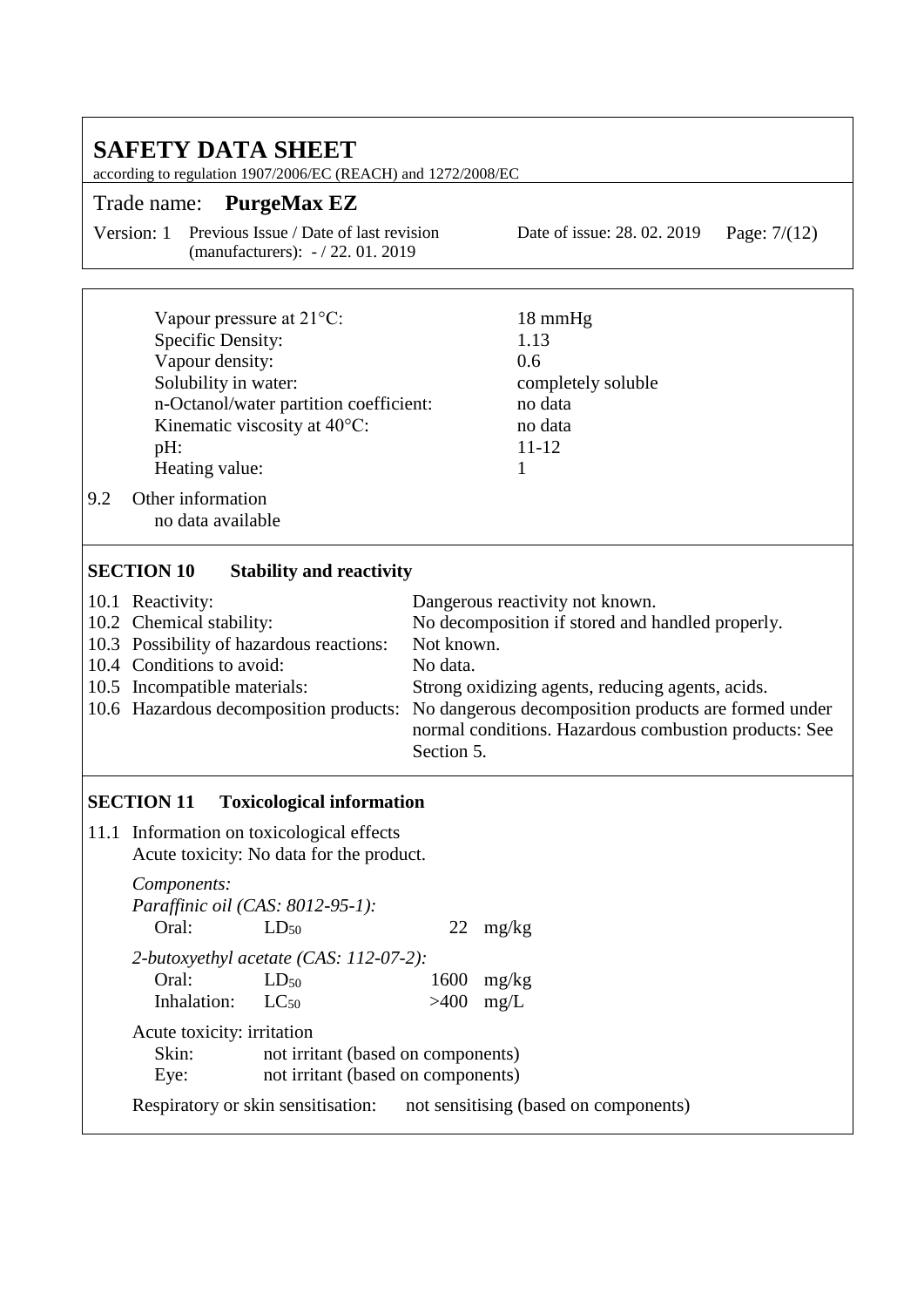according to regulation 1907/2006/EC (REACH) and 1272/2008/EC

## Trade name: **PurgeMax EZ**

Version: 1 Previous Issue / Date of last revision (manufacturers): - / 22. 01. 2019

Date of issue: 28. 02. 2019 Page: 8/(12)

### Other information, specific effects:

| Germ cell mutagenicity: | not known, resp. not mutagen (based on components)        |  |  |  |
|-------------------------|-----------------------------------------------------------|--|--|--|
| Carcinogenicity:        | known, resp. not carcinogen<br>(based)<br>not<br>$\alpha$ |  |  |  |
|                         | components)                                               |  |  |  |
| Reproductive toxicity:  | not known, resp. no reproduction-damaging effect          |  |  |  |
|                         | (based on components)                                     |  |  |  |
| STOT-single exposure:   | not classified                                            |  |  |  |
| STOT-repeated exposure: | not classified                                            |  |  |  |
| Aspiration:             | not classified                                            |  |  |  |

## **SECTION 12 Ecological information**

| 12.1 | Toxicity<br>Components:                                                                          | Not available for the product.                    |  |  |
|------|--------------------------------------------------------------------------------------------------|---------------------------------------------------|--|--|
|      | Paraffinic oil (CAS: 8012-95-1):<br>Fish (Oncorhynchus mykiss):                                  | LC50<br>$>100$ mg/L (96 h)                        |  |  |
|      | 2-butoxyethyl acetate (CAS: 112-07-2):<br>Fish (Oncorhynchus mykiss):<br>Algae:                  | LC50<br>$28.3$ mg/L<br>$>500$ mg/L (96 h)<br>EC50 |  |  |
| 12.2 | Persistence and degradability<br>Biodegradability:                                               | No data available.<br>No data available.          |  |  |
| 12.3 | Bioaccumulative potential                                                                        | No data available.                                |  |  |
| 12.4 | Mobility<br>Mobility in soil<br>Mobility in water:                                               | No data available.<br>It is miscible with water.  |  |  |
| 12.5 | Results of PBT and vPvB assessment                                                               | Does not contain PBT and vPvB substances.         |  |  |
| 12.6 | Other adverse effects<br>Heavy metal content:<br>PCT, PCB and other chlorinated<br>hydrocarbons: | None.<br>None.                                    |  |  |
|      | Environmental effects:                                                                           | In large quantities may be harmful to the         |  |  |
|      | Water hazard class (German):                                                                     | environment.                                      |  |  |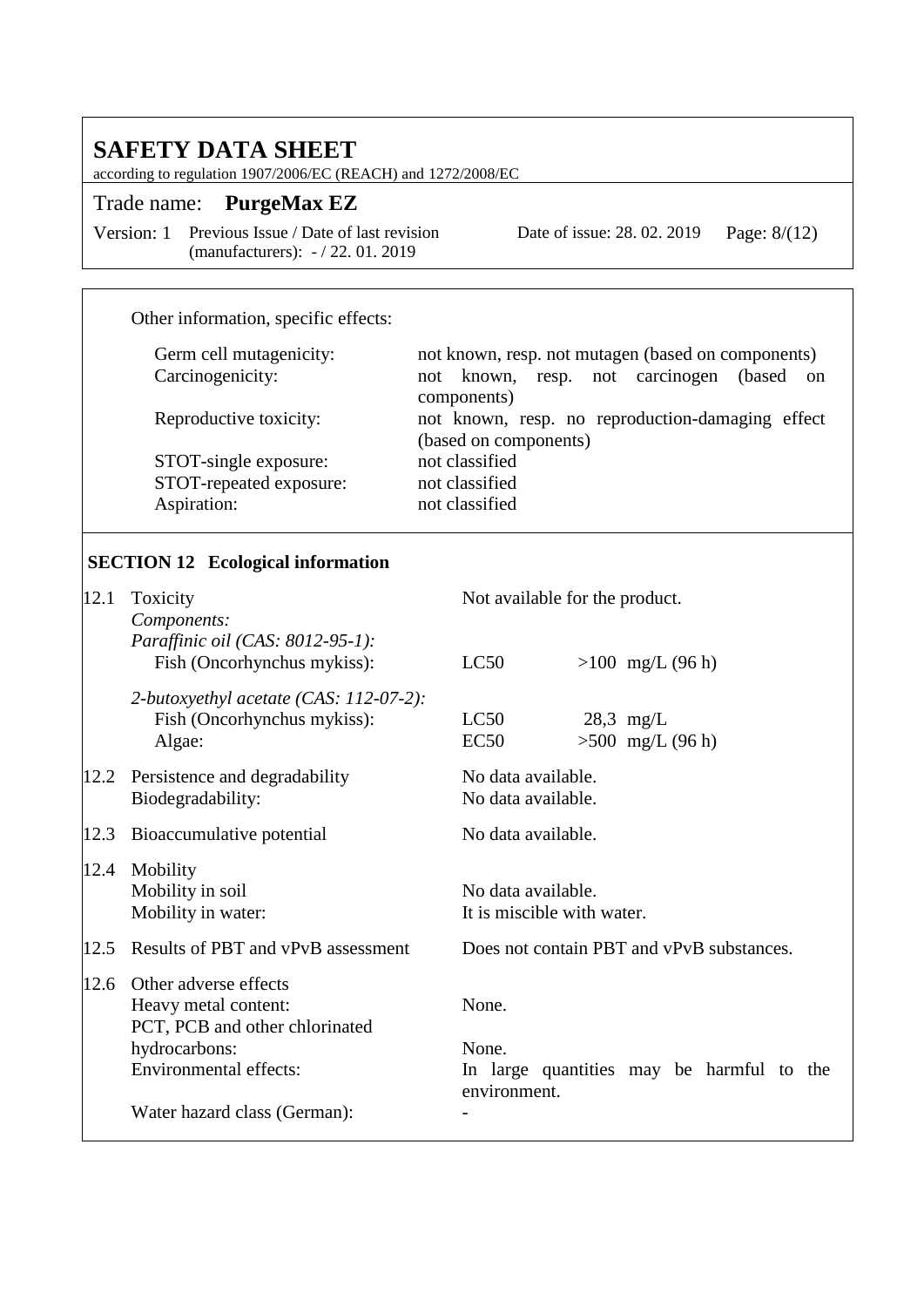according to regulation 1907/2006/EC (REACH) and 1272/2008/EC

### Trade name: **PurgeMax EZ**

Version: 1 Previous Issue / Date of last revision (manufacturers): - / 22. 01. 2019

Date of issue: 28. 02. 2019 Page: 9/(12)

#### **SECTION 13 Disposal considerations**

13.1 Waste treatment methods

#### Product disposal:

Wastes of the product or used oil should be treated as hazardous waste.

Waste Identification Code: 16 10 01\*

Aqueous liquid wastes containing dangerous substances.

Waste Identification Code: 20 01 09\* Detergents containing dangerous substances

Recommended waste treatment method: no information

#### Packaging disposal:

Containers with product residue should also be treated as hazardous waste according to national and local disposal regulations.

Waste Identification Code: 15 01 10\*

Packaging containing residues of or contaminated by dangerous substances.

Wastewater:

Quality of wastewater emitted to natural water must comply with national and local regulations.

Care should be taken in any case to ensure compliance with EC, national and local regulations. It is the responsibility of the user to know all relevant national and local regulations.

#### **SECTION 14 Transport information**

|       | Land transport:                           |          |                           |  |  |
|-------|-------------------------------------------|----------|---------------------------|--|--|
|       | Road/Railway                              | ADR/RID: | Not classified.           |  |  |
| 14.1. | UN number:                                |          | Not classified.           |  |  |
| 14.2. | UN proper shipping name:                  |          | Not classified.           |  |  |
| 14.3. | Transport hazard class(es):               |          | Not classified.           |  |  |
| 14.4. | Packing group:                            |          | Not classified.           |  |  |
| 14.5. | Environmental hazards:                    |          | Not classified.           |  |  |
| 14.6. | Special precautions for user:             |          | Not classified.           |  |  |
|       | Waterways:                                |          |                           |  |  |
|       | Inland waterways/ Sea transport ADN/IMDG: |          | Not apply to the product. |  |  |
|       | ICAO / IATA:<br>Air transport:            |          | Not apply to the product. |  |  |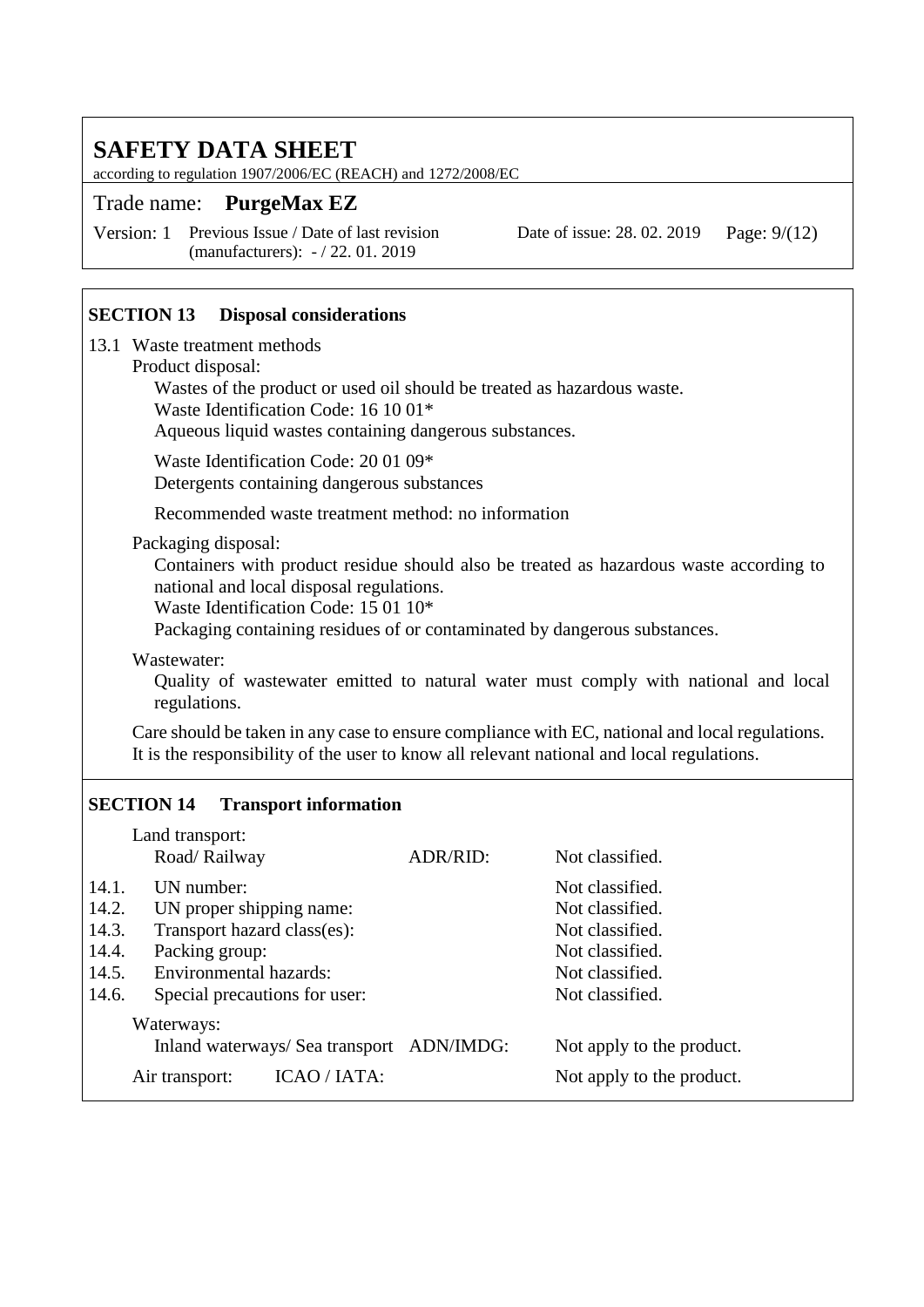according to regulation 1907/2006/EC (REACH) and 1272/2008/EC

## Trade name: **PurgeMax EZ**

Version: 1 Previous Issue / Date of last revision (manufacturers): - / 22. 01. 2019

Date of issue: 28. 02. 2019 Page: 10/(12)

## **SECTION 15 Regulatory information**

- 15.1 Safety, health and environmental regulations/legislation specific for the mixture. This safety data sheet has been prepared according to Regulation (EC) No 1907/2006 (mod.: 2015/830/EU) and to Regulation (EC) 1272/2008.
- 15.2 Chemical safety assessment. not available

#### **SECTION 16 Other information**

The information given in this data sheet is based on our best knowledge at the time of publication. The information is related only to this product and is intended to assist its safe transport, handling and use. The given physical and chemical parameters describe the product only for the purpose of safety requirements and therefore should not be construed as guaranteeing any specific property of the product or as being part of a product specification or any contract.

The manufacturer or supplier shall not take responsibility for any damages from the use other than recommended or other misuse of the product. It is the responsibility of the user to keep regulatory precautions and observe recommendations for safe use of the product.

Source of data presented in this material safety data sheet: Test results of this product Material safety data sheets of product's components 1272/2008/EC regulation, Annex XVII. of REACH Relevant Hungarian and EU regulation

Classification for mixtures and used evaluation method according to regulation 1272/2008/EC (CLP)

Not classified.

*The full text of each relevant H- phrase and Hazard classes and cat. in Section 3.:*

| H <sub>304</sub>              | May be fatal if swallowed and enters airways.                           |
|-------------------------------|-------------------------------------------------------------------------|
| H312                          | Harmful in contact with skin.                                           |
| H <sub>332</sub>              | Harmful if inhaled.                                                     |
| Asp. Tox. $1$<br>Acute Tox. 4 | <b>Aspiration hazard Category 1</b><br><b>Acute toxicity Category 4</b> |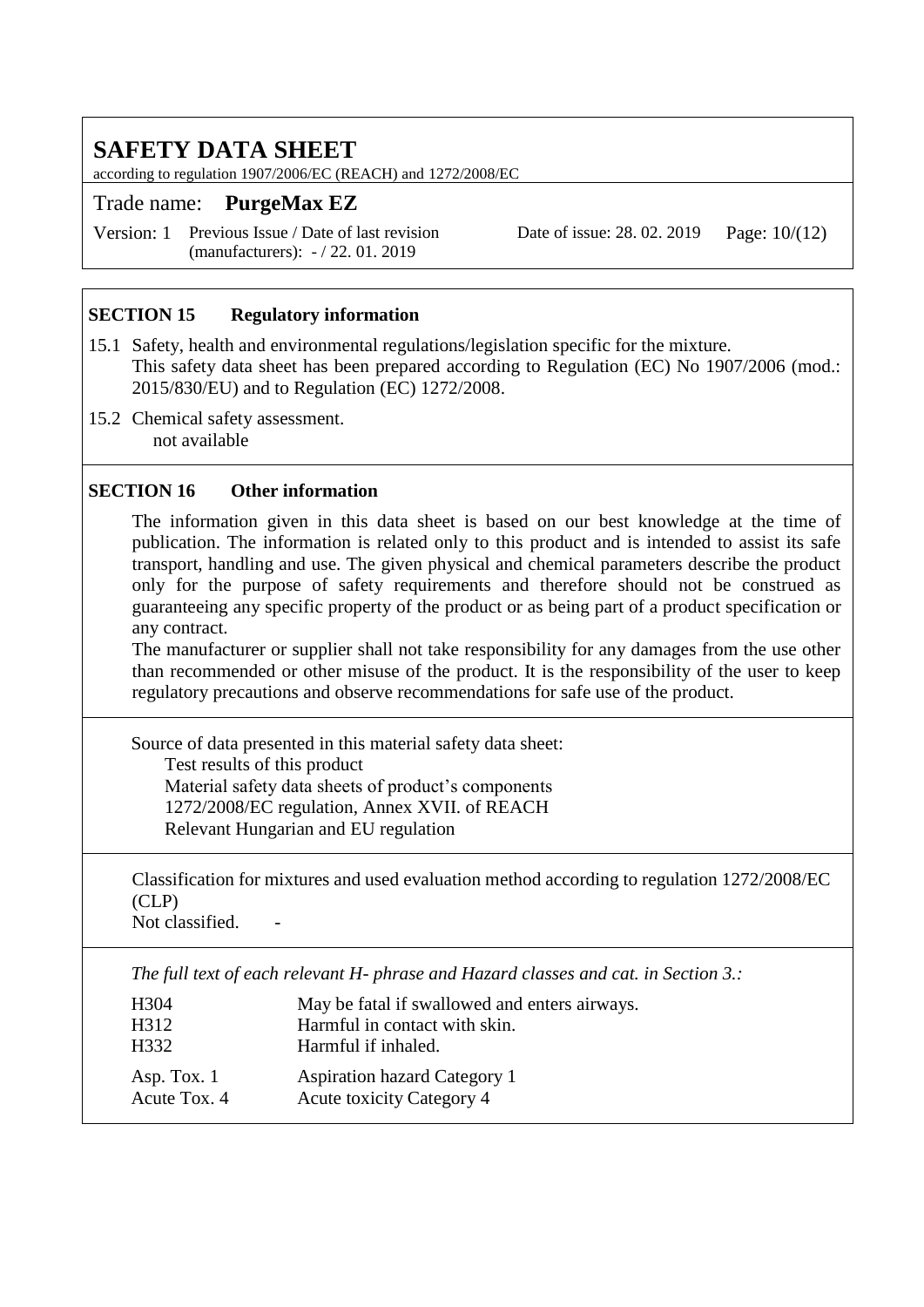according to regulation 1907/2006/EC (REACH) and 1272/2008/EC

## Trade name: **PurgeMax EZ**

Version: 1 Previous Issue / Date of last revision (manufacturers): - / 22. 01. 2019

Date of issue: 28. 02. 2019 Page: 11/(12)

| Legend:                    |                                                                                                    |
|----------------------------|----------------------------------------------------------------------------------------------------|
| <b>ADN</b>                 | European Agreement concerning the International Carriage of Dangerous Goods by Inland<br>Waterways |
| <b>ADR</b>                 | European Agreement concerning the International Carriage of Dangerous Goods by Road                |
| <b>ATE</b>                 | <b>Acute Toxicity Estimate</b>                                                                     |
| <b>BCF</b>                 | <b>Bioconcentration Factor</b>                                                                     |
| <b>BOD</b>                 | <b>Biological Oxygen Demand</b>                                                                    |
| <b>B</b> w                 | <b>Body Weight</b>                                                                                 |
| C&L                        | <b>Classification and Labelling</b>                                                                |
| CAS                        | <b>Chemical Abstracts Service</b>                                                                  |
| <b>CLP</b>                 | Classification, Labelling and Packaging (1272/2008/EC)                                             |
| <b>CMR</b>                 | Carcinogenic, Mutagenic or toxic to Reproduction                                                   |
| COD                        | Chemical Oxygen Demand                                                                             |
| <b>CSA</b>                 | <b>Chemical Safety Assessment</b>                                                                  |
| <b>CSR</b>                 | <b>Chemical Safety Report</b>                                                                      |
| <b>DMEL</b>                | Derived Minimal Effect Level                                                                       |
| <b>DNEL</b>                | Derived No Effect Level                                                                            |
| <b>ECHA</b>                | European Chemicals Agency                                                                          |
| Ecx                        | <b>Effective Concentration x%</b>                                                                  |
| ErC50                      | EC50 in terms of reduction of growth rate                                                          |
| Edx                        | Effective Dose x%                                                                                  |
| EC                         | <b>European Community</b>                                                                          |
| EC number                  | European Community number                                                                          |
| <b>ELINCS</b>              | European List of Notified Chemical Substances                                                      |
| ES                         | <b>Exposure Scenario</b>                                                                           |
| <b>ESIS</b>                | European Chemical Substances Information System                                                    |
| <b>IARC</b>                | International Agency for Research on Cancer                                                        |
| <b>IATA</b>                | <b>International Air Transport Association</b>                                                     |
| <b>IMDG</b>                | <b>International Maritime Dangerous Goods</b>                                                      |
| <b>LC</b> <sub>x</sub>     | Lethal Concentration x%                                                                            |
| LD <sub>x</sub>            | Lethal Dose $x\%$                                                                                  |
| <b>LOAEC</b>               | Lowest Observed Adverse Effect Concentration                                                       |
| <b>LOAEL</b>               | Lowest Observed Adverse Effect Level                                                               |
| <b>LOEC</b>                | <b>Lowest Observed Effect Concentration</b>                                                        |
| LOEL                       | Lowest Observed Effect Level                                                                       |
| <b>NOEC</b>                | No observed effect concentration<br>No observed effect level                                       |
| <b>NOEL</b>                |                                                                                                    |
| <b>NLP</b><br><b>NOAEL</b> | No-Longer Polymer<br>No Observed Adverse Effect Level                                              |
| <b>OECD</b>                | Organisation for Economic Cooperation and Development                                              |
| PBT                        | Persistent Bioaccumulative and Toxic                                                               |
| <b>PNEC</b>                | Predicted No-Effect Concentration                                                                  |
|                            | parts/million                                                                                      |
| ppm<br><b>REACH</b>        | Registration, Evaluation, Authorisation and Restriction of Chemicals                               |
| <b>RID</b>                 | Regulations concerning the International carriage of Dangerous Goods by Rail                       |
|                            |                                                                                                    |